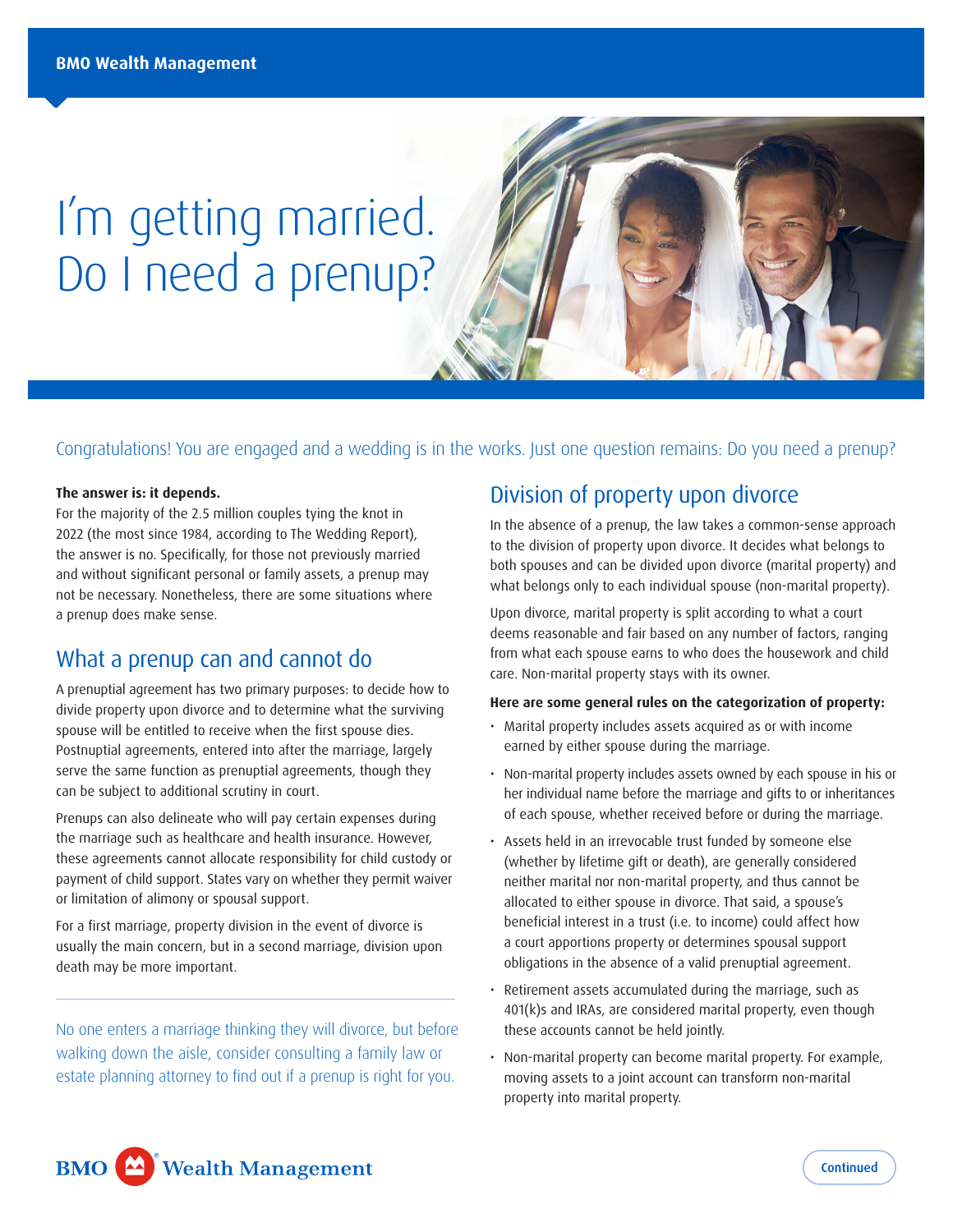In the nine community property states in the U.S., any property acquired during the marriage while the couple resided in a community property state, aside from gifts and inheritances, will be split equally upon divorce.

In the 41 non-community property states, marital property at divorce is apportioned based on each spouse's contributions during the marriage and each spouse's needs upon divorce. Some states that are not community property states nonetheless have laws that allow couples to "opt-in" to community property by executing community property trusts.

A prenup allows spouses to rewrite these and other default rules. Spouses can decide which items will remain theirs and how property will be allocated between them regardless of what the law says, subject to certain limited exceptions.

A common situation is for a prenup to define an interest in one spouse's family business as non-marital property and thus exempt the business interest from apportionment in a divorce. This point is especially important when either spouse works in the business or when funds earned during the marriage could be used later to operate the business, which could cause the business to become marital property.

For many young people just starting out, a prenup is usually not necessary because they do not yet have significant assets to protect. Property acquired during the marriage is divided at divorce and property owned before the marriage is not. Since gifts and inheritances are non-marital property regardless of when they are received, any such gifts and inheritances will generally stay with the receiving spouse even after divorce.

# Division of property upon death

Prenups can also rewrite how property will be allocated upon death. This is most relevant in second marriages because spouses of more advanced age or with kids from the first marriage may not want large portions of their estates going to second spouses.

Generally speaking, you cannot disinherit your spouse. State laws set minimums for what spouses must receive. Courts can intervene if a spousal gift does not meet these minimums, which are determined from either from assets of the probate estate, an augmented estate including the probate estate plus certain other statutorily specified assets, or the couple's community property, as applicable. In the absence of a will, state law dictates what a spouse and other heirs will receive.

However, with a prenuptial agreement, one or both spouses can waive their rights to the share to which they would otherwise be legally entitled or agree to a fixed payment from the other's estate. Doing so can make a lot of sense in a second marriage where each spouse has sufficient assets of their own and wants to ensure their own children benefit from their individual assets.

# Challenges to prenups

Just because you have a prenuptial agreement, it is not necessarily legally binding. In general, courts and state law will examine some of the following considerations to determine whether an agreement is enforceable, in whole or in part.

- Was the prenup signed in the days or even hours before the wedding? Generally, the further in advance the betrothed signed the agreement, the better.
- Did one spouse threaten to break off the engagement if the other did not sign the agreement?
- Did one spouse physically or verbally threaten the other while making the agreement?
- Did the agreement have one-sided terms that were extremely unfair to the other spouse at the time the agreement was made, or that are extremely unfair in light of circumstances at the time of divorce?
- Did one spouse fail to fully disclose their assets to the other? In other words, did the other spouse not have the opportunity to understand the property rights being relinquished?

To mitigate the impact of these issues on enforceability, each spouse should retain separate counsel for the prenup. Independent advice for each spouse reduces the appearance of duress, unfairness, or deception.